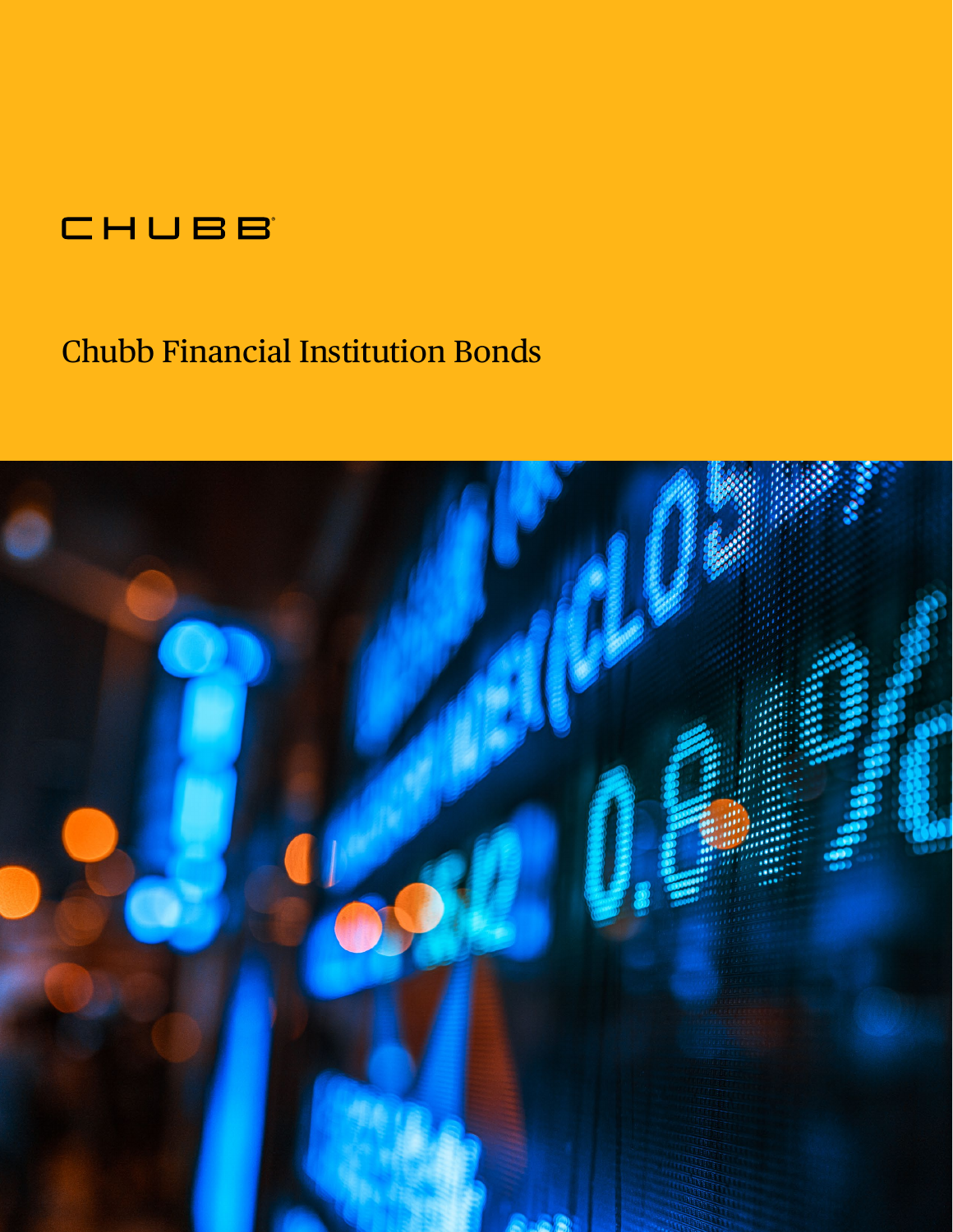Alongside acts of employee dishonesty, financial institutions face increasingly sophisticated and complex computer, funds transfer, and social engineering fraud schemes. Chubb's next generation suite of Financial Institution Bonds provides modern, best-in-class financial fidelity insurance solutions for these risks.

The Product Suite Chubb's Financial Institution Bond product suite consists of new and updated solutions for operational risks as well as both regulatory and compliance requirements.

#### **Operational Risks**

Chubb's fidelity bond products have been redesigned to provide a financial fidelity insurance solution that complements a financial institution's management and professional liability program by combining time-tested fidelity bond coverage with contemporary coverage designed for today's unique risks.

#### **Comprehensive Coverage for the Digital Age**

Compliance and fiduciary risks for safeguarding customer and firm funds from hackers and criminals have never been more pronounced. Social engineering of employees; and the impersonation of customers, vendors, and executives; are commonplace and such scams have become increasingly complex.

### The Chubb Solution:



Chubb's Asset Manager, Bank, and Insurance Company bonds provide an integrated financial fidelity insurance solution with state-of-the-art coverage for today's digital age.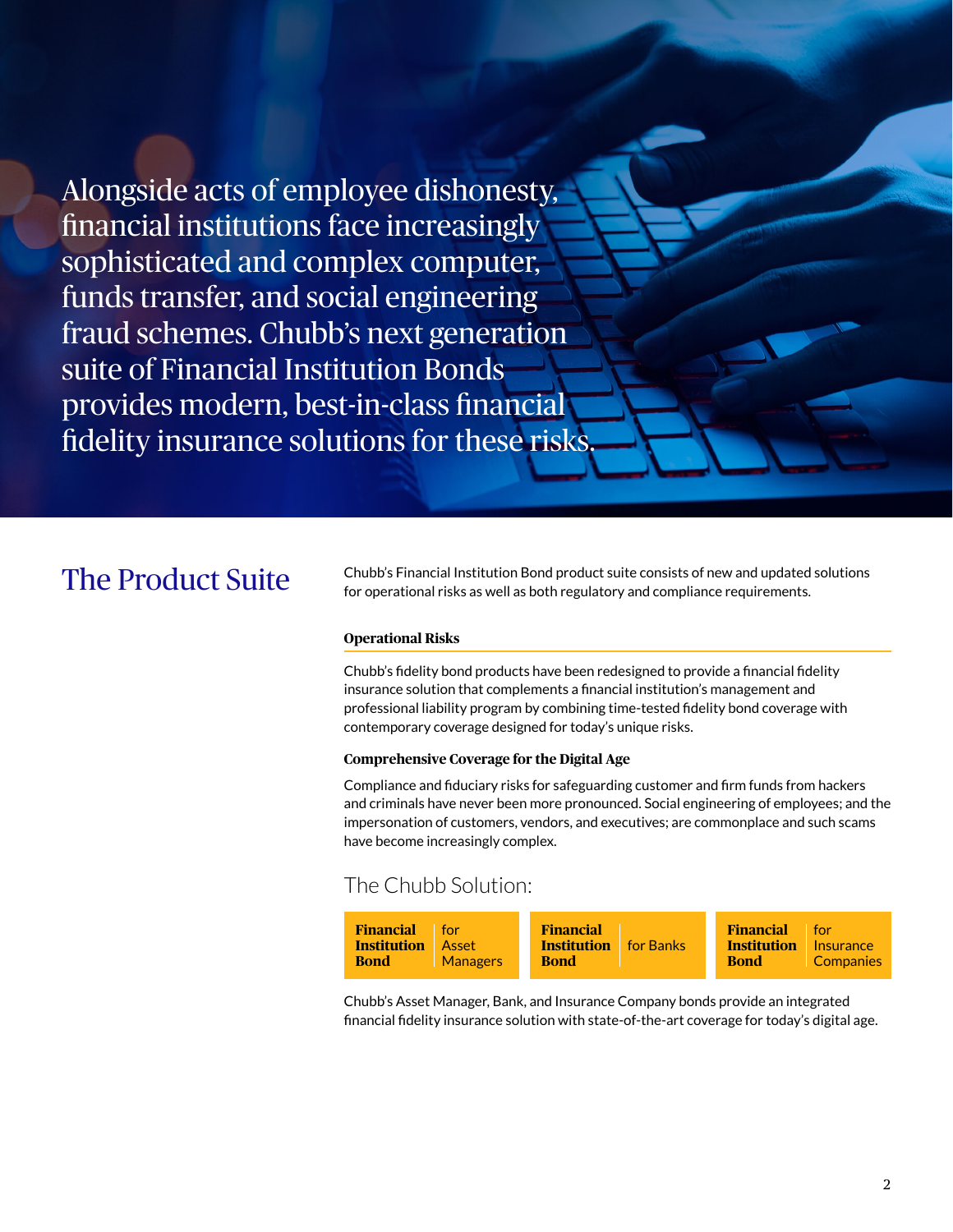#### **Each bond can include coverage for:**



#### **Computer Fraud —**

*Financial loss resulting from unauthorized access into the firm's computer system by hackers:*

Each bond introduces clear, concise, and modern coverage for theft of funds that results from a computer hack, including systems hosted by third-party cloud service providers.

#### Between January 2014 and October 2019:

The Internet Crime Complaint Center (IC3) received complaints totaling more than

# \$2.1 billion in actual losses

from Business Email Compromise scams using two popular cloud-based email services.<sup>1</sup>



#### **Customer's Funds Transfer and Social Engineering Fraud —**

*The transfer of customer funds through fraudulent instructions over the Internet, email, or a telecommunication device:*

Coverage for loss of funds from a customer's account arising from the impersonation of the customer.

According to Check Point Research's Brand Phishing Report for Q1 2021:

### Banking overtook retail

in the top 3 industries

# likely to be targeted by brand phishing,

whereby criminals steal customers' personal information by impersonating leading brands and using those credentials to steal funds.<sup>2</sup>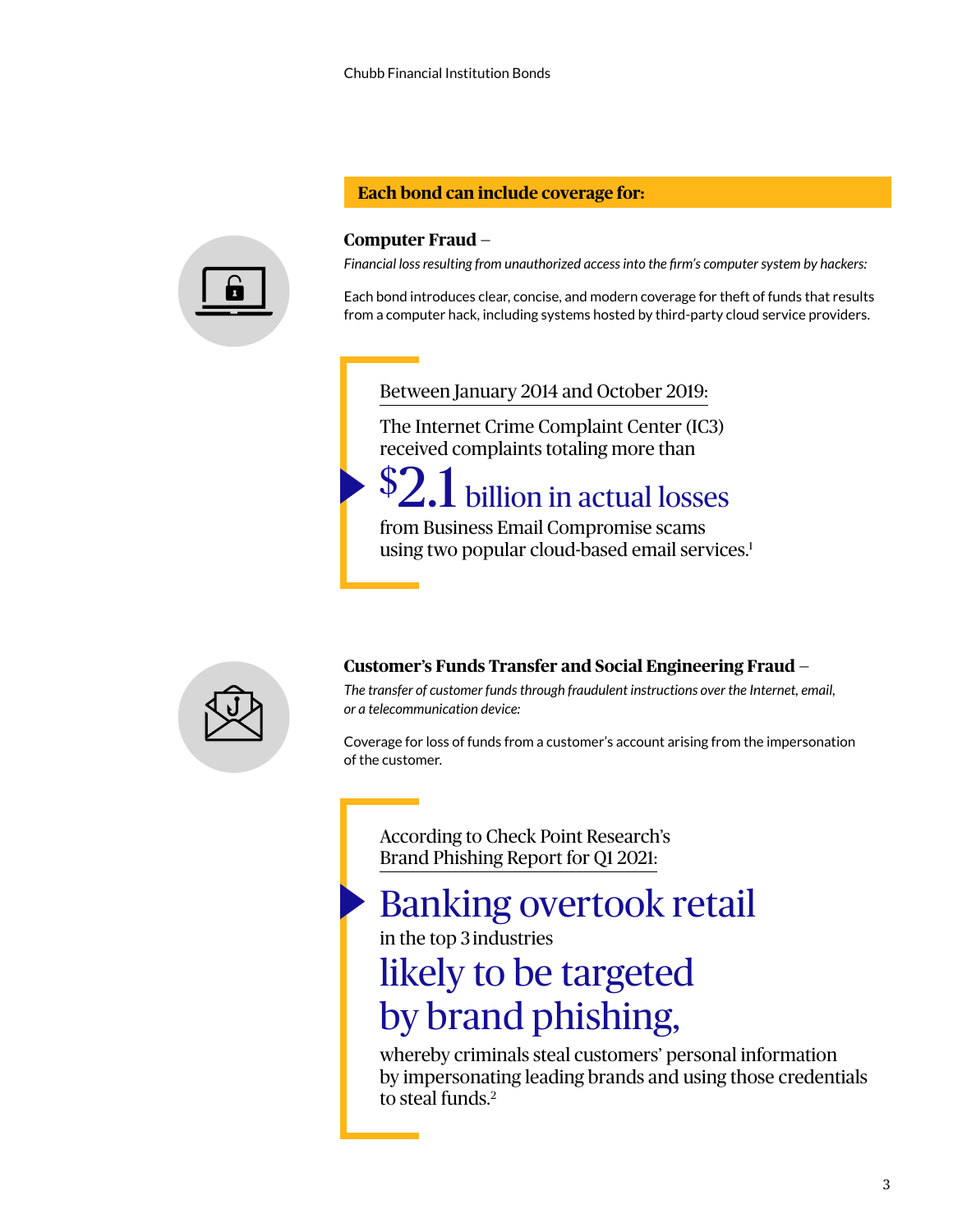

#### **Assured's Funds Transfer and Social Engineering Fraud —**

*The impersonation of an employee or known vendor that causes the firm's funds to be fraudulently transferred by an authorized employee:* 

Chubb's customized bonds provide protection for the firm's capital where an executive or a vendor is impersonated.

#### According to the Anti-Phishing Working Group (APWG):

There were

# 260,642 phishing attacks in July 2021

the highest monthly result in APWG's reporting history and doubling from early 2020.

### Attacks against financial institutions and payment providers

were a combined

34.9% of all attacks.3

#### Financial Institution Bond for Asset Managers

Chubb's Asset Manager Bond can cover a wide range of perils caused by both employees and third parties, and provides a unique, cost-effective insurance solution to give asset managers peace of mind. The bond addresses risk such as theft of customers' capital by dishonest employees, and loss caused by dishonest partners and outside private fund administrators.

#### **Target Classes:**

- Registered Investment Advisers, including:
	- Dual-Registered Advisers
	- Advisers to Mutual Funds
- Private Equity Firms
- Venture Capital Firms
- Hedge Funds
- Real Estate Funds
- Family Offices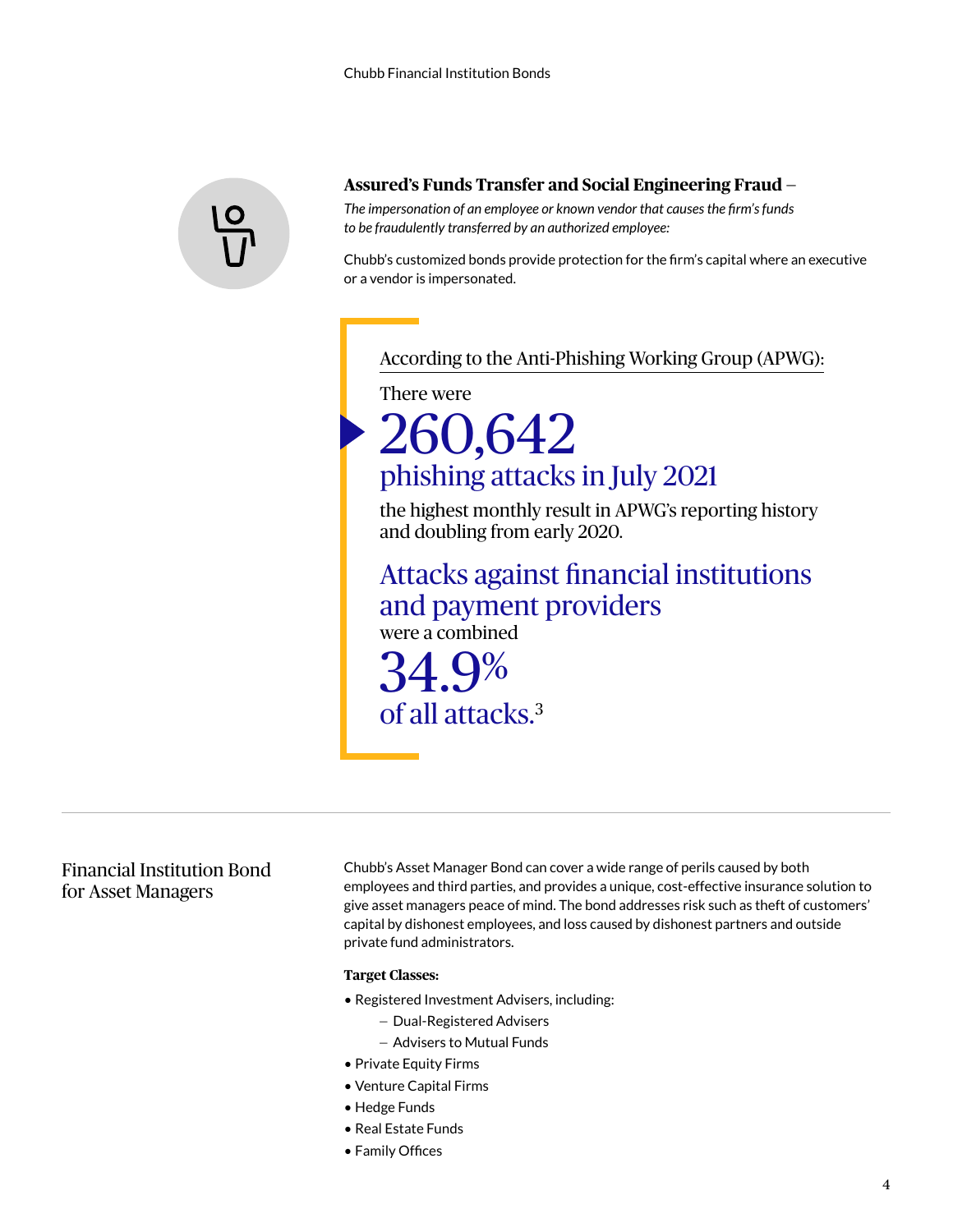#### Financial Institution Bond for Banks

Chubb's Bank Bond provides an updated and modernized banker's blanket bond that keeps the 21st century financial fidelity risk concerns of banks and non-depository financial institutions at its forefront.

#### **Target Classes:**

- Commercial Banks
- Trust Companies
- Finance Companies

#### Financial Institution Bond for Insurance Companies

Chubb's Insurance Company Bond provides insurance companies with a straightforward financial fidelity insurance solution for their complex financial and regulatory risks.

#### **Target Classes:**

- Property & Casualty insurers
- Life, Health, and Annuities insurers
- Reinsurers of all types

#### **Regulatory and Compliance Needs**

The product suite is made complete with updated solutions for financial fidelity insurance programs mandated by certain regulations:

### The Chubb Solution:

| <b>Financial</b> for<br><b>Institution</b><br><b>Broker-</b><br><b>Bond</b><br><b>Dealers</b> | <b>Financial</b><br>for<br><b>Eiduciaries</b><br><b>Institution</b><br><b>Bond</b><br>of ERISA<br><b>Plans</b> | <b>Financial</b><br><b>T</b> for<br><b>Institution</b><br>Investment<br><b>Bond</b><br><b>Companies</b> |
|-----------------------------------------------------------------------------------------------|----------------------------------------------------------------------------------------------------------------|---------------------------------------------------------------------------------------------------------|
|-----------------------------------------------------------------------------------------------|----------------------------------------------------------------------------------------------------------------|---------------------------------------------------------------------------------------------------------|

#### Financial Institution Bond for Broker-Dealers

Chubb's Broker-Dealer Bond provides fidelity bond coverage to entities registered as broker-dealers in accordance with the fidelity bonding requirements set forth under FINRA Rule 4360 of the Financial Industry Regulatory Authority.

#### **Highlights:**

- No aggregate limit of liability applicable to mandated coverage
- Ability to include optional coverages for a complete risk management program, including:
	- Computer System Fraud
	- Fraudulent Funds Transfer
	- Social Engineering Fraud